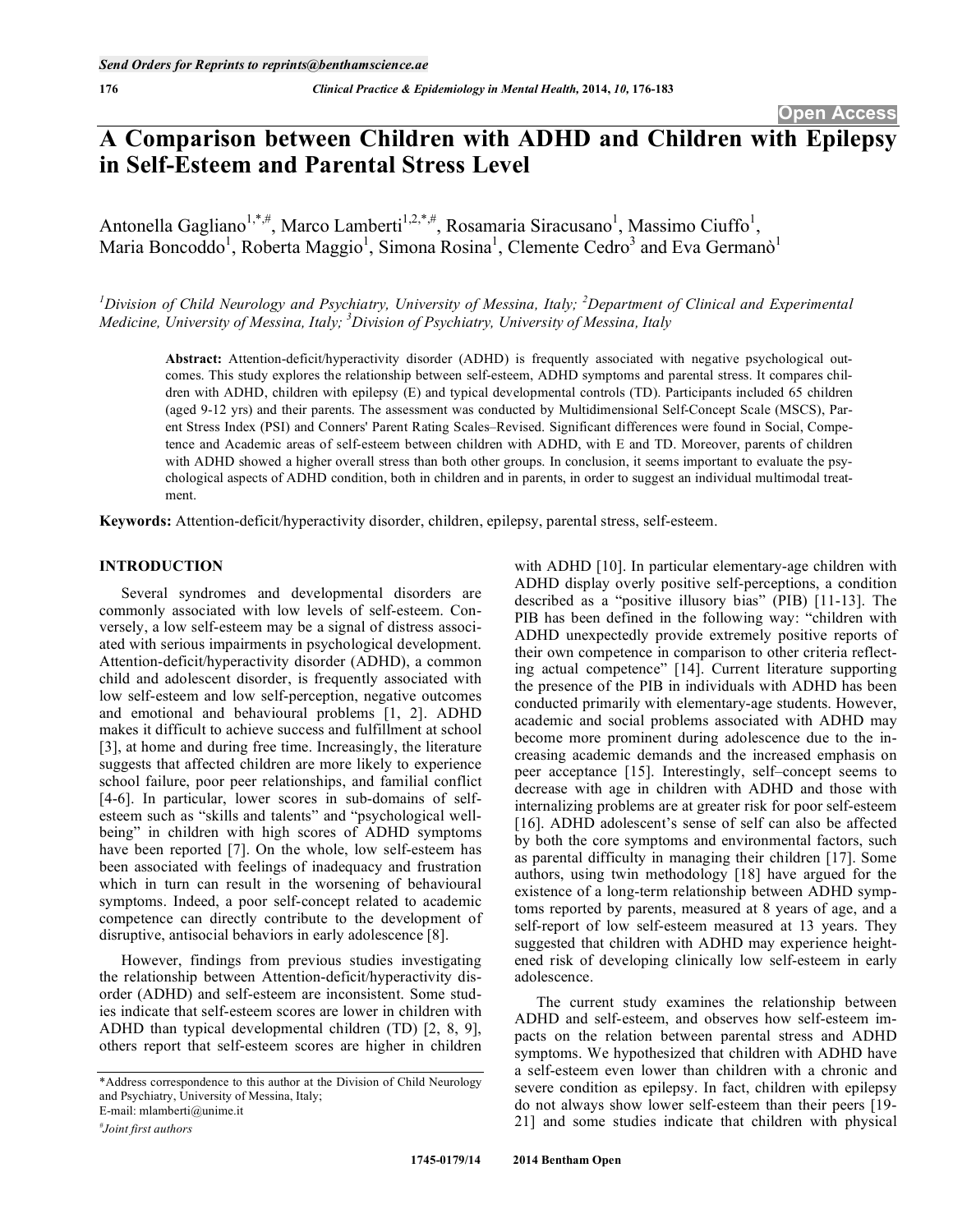impairments are not always impaired as regards their selfesteem [22]. However, epilepsy is commonly considered a very debilitating disease that could have a strong impact on self-esteem because of the clear perception of the illness, the need for long-term drug therapy, the social stigma attached to the illness and other resulting problems [23]. In a certain sense the characteristics of the epileptic condition could be considered very close to of ADHD characteristics. Moreover, parents of patients with epilepsy are directly involved in the management of children's condition just as the parents of children with ADHD. Taking into consideration these similarities, we decided to compare children with ADHD to children with epilepsy.

An additional goal of the current study was to determine the extent to which perceived parental stress is related to the management of children with ADHD symptoms. It is well known that parents of children with ADHD experience elevated levels of caregiver stress. Many studies have reported very high parent stress levels related to the severity of children's ADHD symptoms, aggression, emotional liability, and executive functioning difficulties [24]. Recent research has shown that the perceived impairments in children's selfregulation across emotional, cognitive, and behavioural domains are what parents report as stressful, not simply the severity of ADHD symptoms [25]. As a matter of fact, the link between child behaviours and maternal distress seems strengthened by maternal risk and attenuated by child behavioural self-esteem [26]. Thus, we planned to exam the correlation between child self-esteem and parental stress.

## **METHODS**

# **Sample**

Subjects attending our programs in the Unit of Child Neurology and Psychiatry of the University Clinic were considered for the study. The study was approved by the local Ethics Committee.

Participants included 65 children and their parents: 22 children with a diagnosis of ADHD (according to DSM-IV-TR criteria; 17 combined subtype and 5 inattentive subtype) aged 9-12 years (*M* = 10,14, *SD* = .990), 20 children with Epilepsy (Idiopathic epilepsy with partial or secondarily generalized seizures) aged 9-12 years  $(M = 10,85, SD =$ .813), and 23 typically developing children (TD) recruited in two different schools in Messina and examined within their school environment. The groups were comparable for gender, age of patient and parents, level of education, number of siblings and socio-economic background. Demographic features are reported in Table **1**.

We excluded subjects with low IQ (total IQ below 85 at WISC-III scale), specific learning disorders (such as dyslexia), major neurological signs and sensory deficits.

At the moment of evaluation, 10/22 patients with ADHD were on pharmacological treatment with stimulants, and 12/20 patients with epilepsy were on antiepileptic drugs (5 with acid valproic, 4 with carbamazepine, 3 with levetiracetam).

# **Measures**

**Multidimensional Self Concept Scale** [27] SCS, Bracken, 1993; MTA Italian version Beatrice & Bracken,2005) was used to investigate the participants' global level of self-esteem.

MSCS is a self-report instrument, which consists of 150 items exploring six areas by six subscales: *Social, Competence, Affect, Academic, Family and Phisical.* MSCS subscales analyze some personal traits and social characteristics (see Table **2**). The information about the person/individual in several domains of varying contexts is used to create multidimensional personal profiles [28]. Therefore, an individual value profile consists of the values in the variables constituting the profile, described by the subscales of the questionnaire. The multiple answering options are: *Absolutely True, True, False, Absolutely False*.

**Parenting Stress Index** [29] is used to measure parental stress level. This self-report instrument is aimed to explore the stress levels of parents or caregivers. It consists of 36 items that describe feelings and behaviours related to parental stress. Five answering options are proposed for each item: *Absolutely Agree* (AA*), Agree* (A),*Not Sure* (NS), *Disagree* (D), *Absolutely Disagree* (AD).

The instrument is based on the assumption that parental stress originates not only from characteristics of children and parents but also from socio-demographic features.

It analyzes three subscales:

- Parental Distress (PD)
- Parent-Child Dysfunctional Interaction (P-CDI)
- Difficult Child (DC)

**Table 1. Demographic characteristics of children with Attention-Deficit/Hyperactivity Disorder (ADHD), epilepsy and typical developmental.** 

|              |       | <b>ADHD</b><br><b>Mean SD</b> |       | <b>EPILEPSY</b><br><b>Mean SD</b> | TD<br><b>Mean SD</b> |      |  |
|--------------|-------|-------------------------------|-------|-----------------------------------|----------------------|------|--|
| Age children | 10,14 | ,990                          |       | ,813                              | 10,61                | 1,08 |  |
| Male         | 100%  |                               |       | 100%                              | 100%                 |      |  |
| Siblings     | 1,14  | 1,16                          | 1,33  | ,594                              | 1,22                 | ,671 |  |
| Age mother   | 40,4  | 3,95                          | 41,20 | 5,1                               | 42,39                | 5,0  |  |
| Age father   | 43,50 | 4,091                         | 43,84 | 4,2                               | 45,9                 | 6,5  |  |

 $p < 0.05$   $p < 0.01$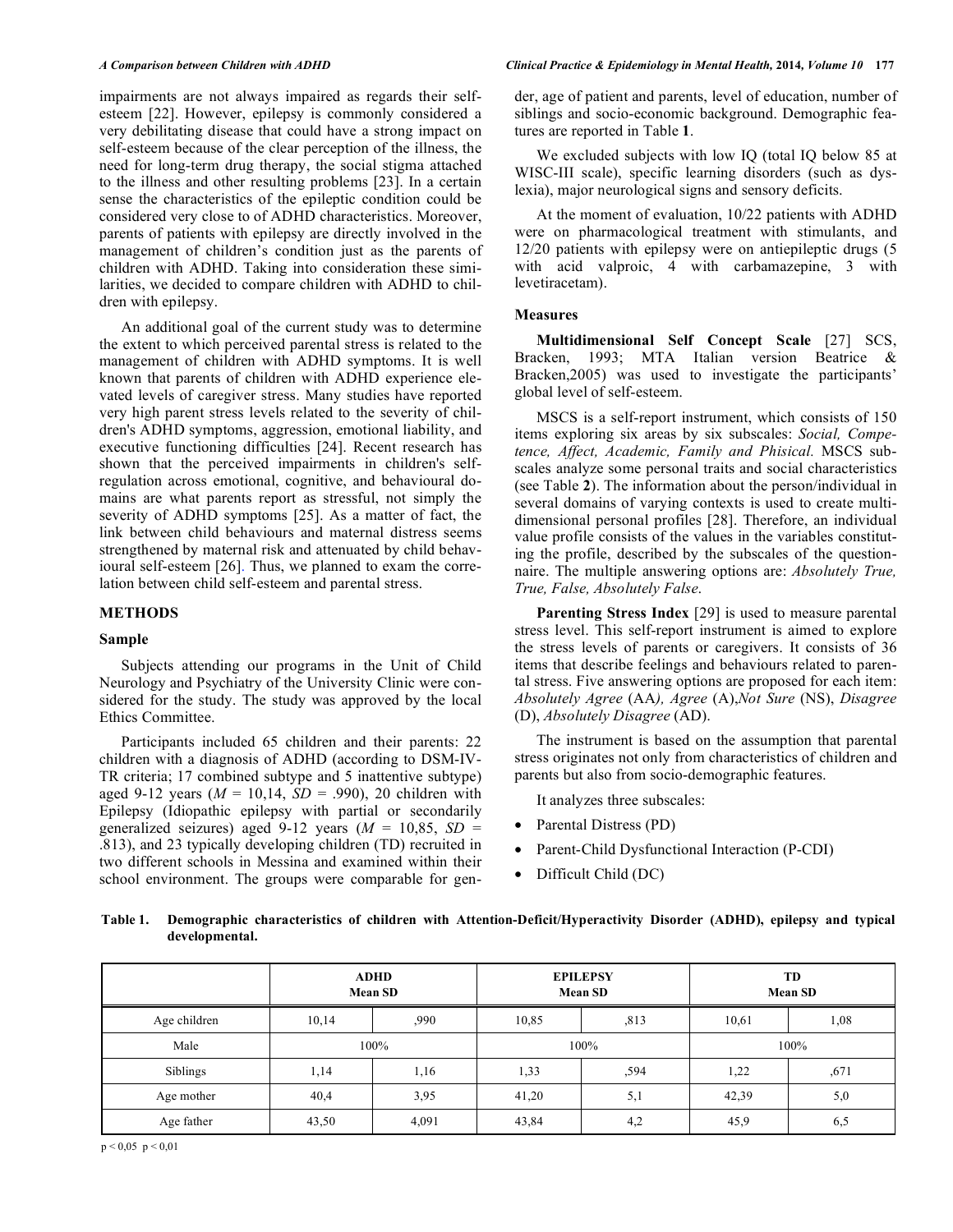#### **Table 2. MSCS subscales.**

| <i>Social subscale:</i> social competence related to interactions with others;                       |
|------------------------------------------------------------------------------------------------------|
| Competence subscale: success/failure in attainment of goals:                                         |
| <i>Affect subscale:</i> recognition if affective behaviors                                           |
| <i>Academic subscale:</i> academic achievement and competence in other<br>school-related activities: |
| <i>Family subscale:</i> competence related to interaction with family members                        |
| Physical subscale: physical attractiveness and prowess.                                              |

**Conners' Parent Rating Scales–Revised**, [30] is commonly used to quantify ADHD symptoms. We asked the parents to complete the Conners' Parents Rating Scales Revised, Short Form (CPRS-R:S , Conners, 1989). The CPRS-R:S contains 27 items and covers a subset of the subscales and items on the long parent form.

It provides the following sub-scores:

- Oppositional : probes like children are " predisposed " to break rules,
- Cognitive Problems/Inattention: probes like subject may experience learning difficulties, of difficulty in organizing school work,
- Hyperactivity : probes like subject finds it difficult to sit in the classroom or pay attention for a long-time,
- ADHD Index: probes to identify children / adolescents "at risk" of ADHD.

# **Statistical Analyses**

Descriptive analyses were used to analyze demographic and clinical characteristics of the whole sample. Chi-square analyses were performed on categorical variables and unpaired t-test on continuous variables. Bonferroni multiple comparison method was performed to compare the test variables between each group. Effect size was calculated for relevant differences by Hedge method. Furthermore, correlation analyses were performed between variables for each group using Pearson's correlation coefficients.

# **RESULTS**

Significant differences were found across the explored domains between children with ADHD, and typically developing children. Table **3** and Fig. (**1**) show the means and SD of the differences in MSCS domains between the three groups.

There are statistically significant differences in MSCS subscales between the ADHD group and TD group in the Social area (*p* ,004), in the Competence area (*p* ,008) and in the Academic area (*p* ,032). Even if the mean overall MSCS scores of children with ADHD is not greatly impaired, some subjects out of the whole group obtained very low scores, as shown in Fig. (**2**). Notably, patients with ADHD obtained higher scores in "Physical" subscale compared to the other two groups (see Fig. **2**). Conversely, no statistical differences emerged between children with epilepsy and typically developing controls in any of the MSCS areas and between ADHD and children with epilepsy. In one out the MSCS subscales (*Family*) children with epilepsy showed a higher level of self-esteem than typically developing children.

Analysing the PSI scores, we observed that parents of children with ADHD had significantly higher scores than parents of typically developing children. Parent Stress Index (PSI) mean scores, analysed by Bonferroni multiple comparison for all parameters, between ADHD group, epilepsy group and TD group, were significantly different (see Table **4**). ADHD group and TD group differ significantly in P-CDI (Parent-Child Dysfunctional Interaction, *p* ,000), DC (Difficult Child, *p* ,000) and PSI -TS (Parental stress index total score sub-scores, *p*,000) sub-scores.

But also the difference between Epilepsy group and ADHD group was statistically significant in P-CDI (Parent-Child Dysfunctional Interaction, *p* ,018) and DC (Difficult Child, *p* ,028) sub-scores. Therefore, parents of children with ADHD showed a higher overall stress than both the parents of TD and epilepsy groups (see Fig. **2**).

| Table 3. | Mean scores, SD and bonferroni multiple comparison method for all parameters of Multidimensional self concept scale   |
|----------|-----------------------------------------------------------------------------------------------------------------------|
|          | (MSCS): comparison between children with attention-deficit/hyperactivity disorder (ADHD), epilepsy and typical devel- |
|          | opmental. Effect size by g of hedge.                                                                                  |

| <b>MSCS Domains</b> | <b>ADHD</b><br><b>Mean SD</b> |      | <b>EPILEPSY</b><br><b>Mean SD</b> |      | TD<br><b>Mean SD</b> |      | P value<br>A/E A/C E/C |          |         | <b>Effect Size</b> |
|---------------------|-------------------------------|------|-----------------------------------|------|----------------------|------|------------------------|----------|---------|--------------------|
| Social              | 91,7                          | 12,0 | 100                               | 13,8 | 104,1                | 11,5 | ,109                   | $.004**$ | ,847    | >1                 |
| Competence          | 90,2                          | 14,5 | 94,1                              | 13,9 | 102,9                | 12,1 |                        | $.008**$ | , 115   | >1                 |
| Affect              | 97,0                          | 12,7 | 102,6                             | 12,2 | 103,0                | 9,1  | ,356                   | ,260     | $\perp$ |                    |
| Academic            | 93,1                          | 14,3 | 102,4                             | 15,2 | 103,6                | 10,0 | ,083                   | $.032*$  |         | >1                 |
| Family              | 97,1                          | 9,7  | 103,2                             | 9,4  | 99,0                 | 10.5 | ,153                   | 1        | ,527    |                    |
| Physical            | 105,1                         | 12,1 | 102,1                             | 14,8 | 103,6                | 10,5 |                        |          |         |                    |
| MSCS tot            | 95,4                          | 11,4 | 101,6                             | 10,5 | 102,5                | 10,6 | ,212                   | ,094     | -1      |                    |

\*  $p < 0.05$  \*\*  $p < 0.01$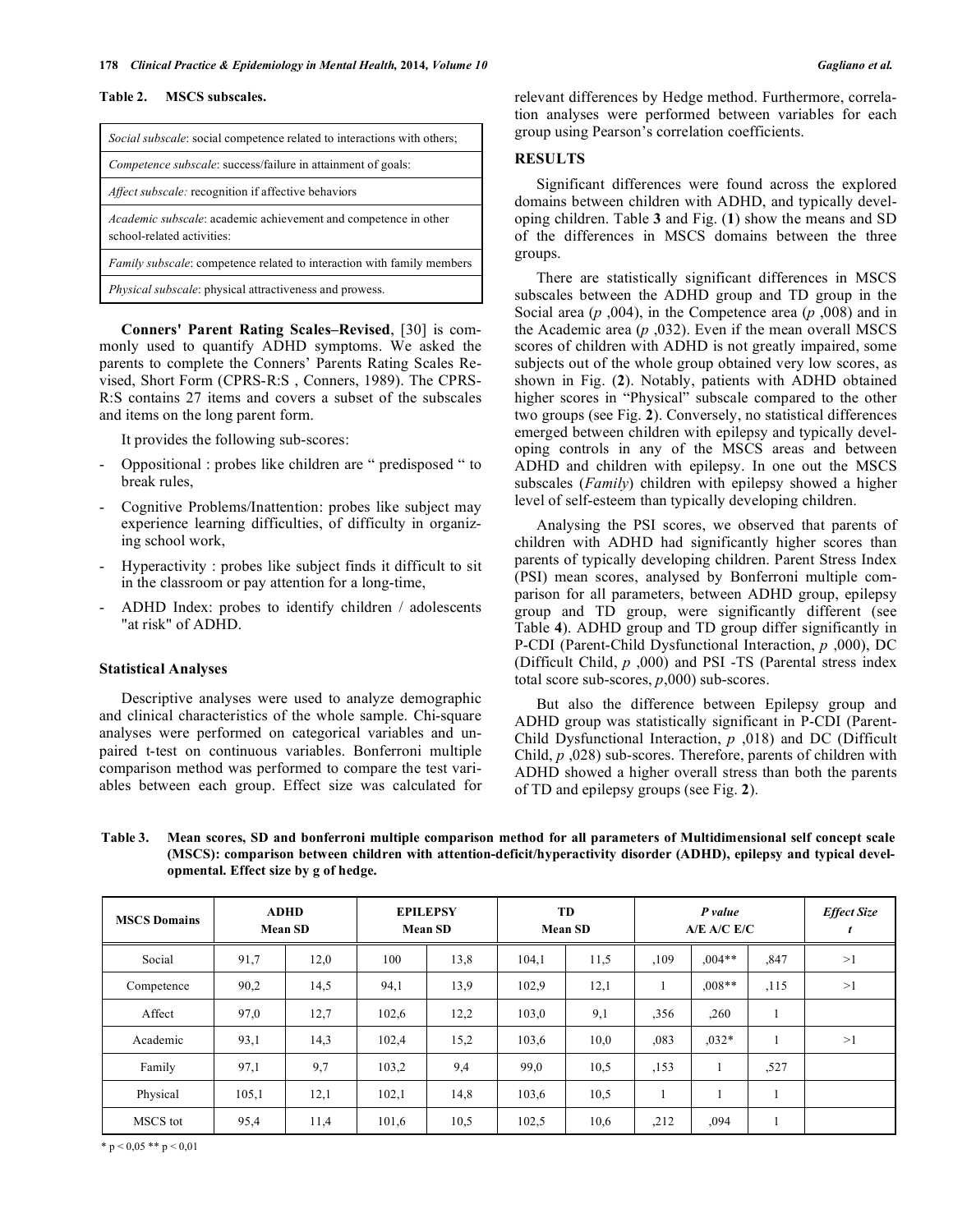

**Fig. (1).** Comparison between the three groups in MSCS.



**Fig. (2).** Comparison between the three groups in PSI.

**Table 4. Mean scores, SD and bonferroni multiple comparison method for all parameters of parent stress index (PSI): comparison between Attention-Deficit/Hyperactivity Disorder (ADHD), epilepsy and typical developmental children's parents.** 

| <b>PSI Domains</b> |      | <b>ADHD</b><br><b>Mean SD</b> |      | <b>EPILEPSY</b><br><b>Mean SD</b> |      | TD<br><b>Mean SD</b> | P value<br>A/E A/C E/C |          |      | <b>Effect Size</b> |
|--------------------|------|-------------------------------|------|-----------------------------------|------|----------------------|------------------------|----------|------|--------------------|
| PD                 | 66,8 | 30,0                          | 58,5 | 27,1                              | 47,1 | 26,7                 |                        | ,065     | ,574 |                    |
| P-CDI              | 82,5 | 21,4                          | 60.5 | 29,4                              | 43,5 | 23,9                 | $.018*$                | $0.00**$ | ,090 | >1                 |
| DC                 | 80,2 | 25,2                          | 57,7 | 25,8                              | 41,7 | 27,1                 | $0.028*$               | $0.00**$ | ,150 | >1                 |
| PSI TS             | 79,4 | 27,1                          | 59,5 | 25,7                              | 42,4 | 26,2                 | ,064                   | $,000**$ | ,115 | >1                 |

[PD = Parent Distress; P-CDI= Parent-Child Dysfunctional Interaction; DC= Difficult Child; PSI TS = Parental stress index total score].  $\bar{p}$  < 0,05 \*\* p < 0,01

In order to examine the sources of parental stress, we analysed the statistical relationship between PSI scores and other variables. Specifically, we described the correlations between PSI scores and children's age (as continuous variables), drug treatment (as dichotomous variable describing if the child was or was not on drug treatment), the Conners'

rating scale scores (as continuous variables describing symptoms) and the MSCS scores (as continuous variables describing self-esteem level). Only some demographic and behavioural variables seem related to parental stress: Table **5** shows the significant correlations. No significant correlations emerged between MSCS and PSI scores.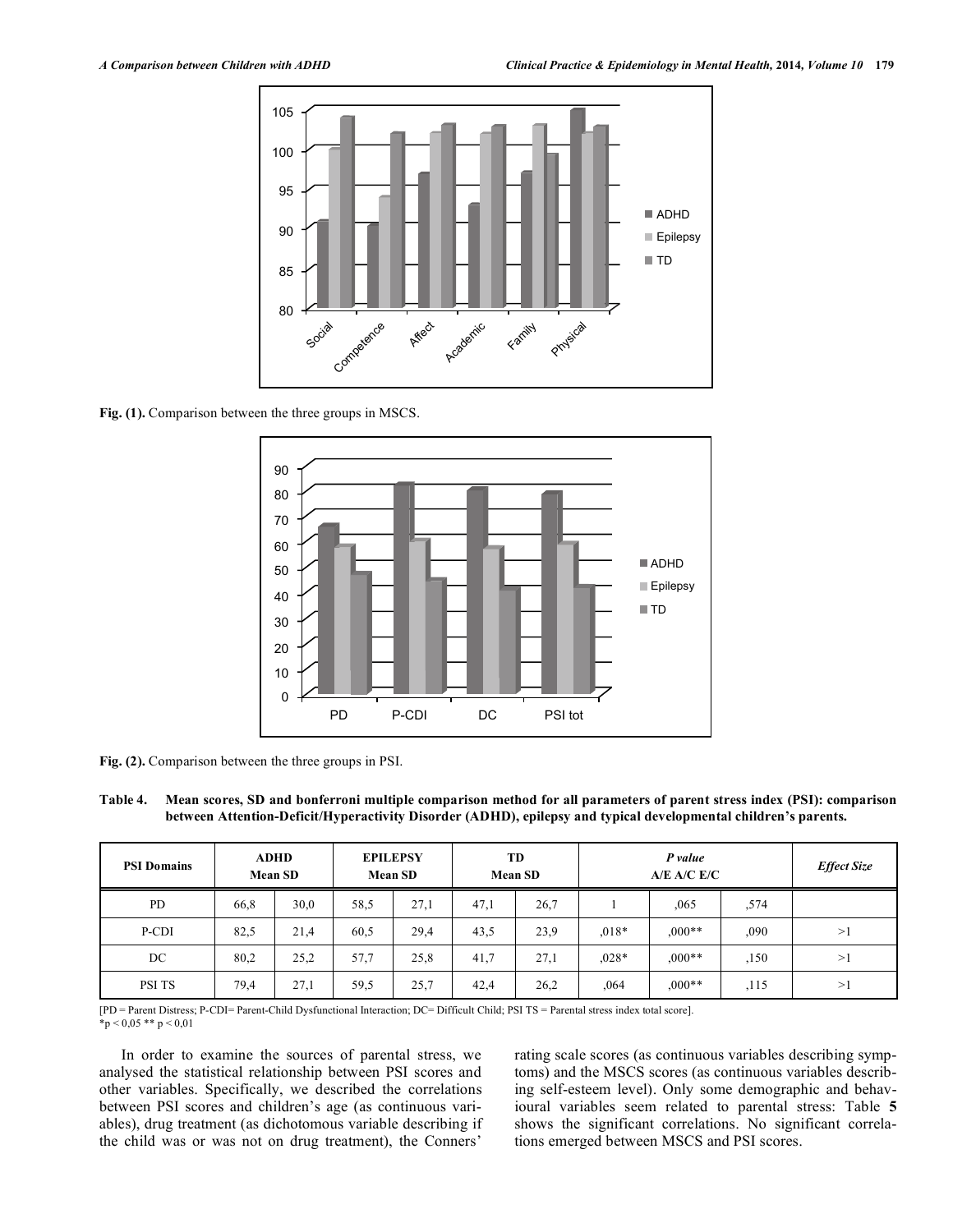

Scatter Diagram of MSCS subscales in ADHD group.

**Table 5. PSI domains and several variable correlation. The table shows only the significant correlations (p< 0,01).** 

|          | <b>Children Age</b> | Drug | <b>Conners Opp.</b> |
|----------|---------------------|------|---------------------|
| PSI TS   | .516                |      | .614                |
| DC (PSI) | .727                |      | .498                |
| P-CDI    |                     | .514 | .516                |

[PSI TS = Parental stress index total score; DC= Difficult Child; P-CDI= Parent-Child Dysfunctional Interaction]

Conversely, it appears that higher scores in CPRS oppositional subscale are closely related to higher scores in parental stress level, as measured by "*PSI total score", "Difficult Child"* and *"Parent-child dysfunctional interaction"* scores. Furthermore, higher age of children appears related to "*PSI total score"* and "*Difficult Child"* sub-scale scores.

Instead, there were no significant correlations between MSCS scores and other CPRS behavioural sub-domains scores (inattention and hyperactive/impulsive). Finally, the parents of treated children with ADHD show higher stress levels than parents of non-treated children with ADHD, as expressed by the significant correlation between "parentchild dysfunction interaction" and the dichotomous variable describing whether the child was or was not on drug treatment.

# **DISCUSSION**

In accordance with literature supporting the relationship between clinically-diagnosed children with ADHD and low levels of self-esteem, the first purpose of this study was to compare the levels of self-esteem in children with ADHD compared to typically developing and epileptic children. Results suggest that children with ADHD actually have a different level of self-esteem compared to children without ADHD. Self-esteem is both a cognitive and emotional concept that describes the individual's idea and values about him/herself. Self-esteem is also related to cognitive strategies that lead to successful problem-solving, which is a crucial issue in children with ADHD [28]. It is correct to regard selfesteem as a multidimensional concept and to describe different domains of the self-image in different contexts. Low scores in internal domains of self-esteem, such as "psychological well-being" and "skills and talents", have been previously reported in subjects with ADHD [7]. Our results are consistent with the conclusions of a recent paper [31] that describes a significant difference between boys with ADHD and typically developing children on some domains of selfesteem. By the Harter Self-Esteem Questionnaire, reduced scores were found in "Global Self-Esteem Subscale", "Social Acceptance Subscale*"* and "Scholastic Performance Subscale*"*.

Thus, on an individual level, children with problems related to ADHD seem to have very different profiles of selfesteem, in line with the idea that self-esteem is a multidimensional concept [32]. In this respect, some authors suggest that there is no clear link between ADHD and profiles of self-esteem [7]. They argue that the individual patient with ADHD could have low self-esteem in some domains of selfesteem, but on the whole self-esteem could be quite good. Also in our study, the mean overall MSCS scores of children with ADHD is not greatly impaired, but some subjects out of the whole group showed very low scores. In more details, children with ADHD exhibited lower self-esteem scores in three domains ("Social", "Competence" and "Academic") rather than a global decrease in all areas.

These findings suggest that children's concerns can be focused on developing friendships and good family interactions and school achievements as well. This can be considered a likely consequence of the social and academic failures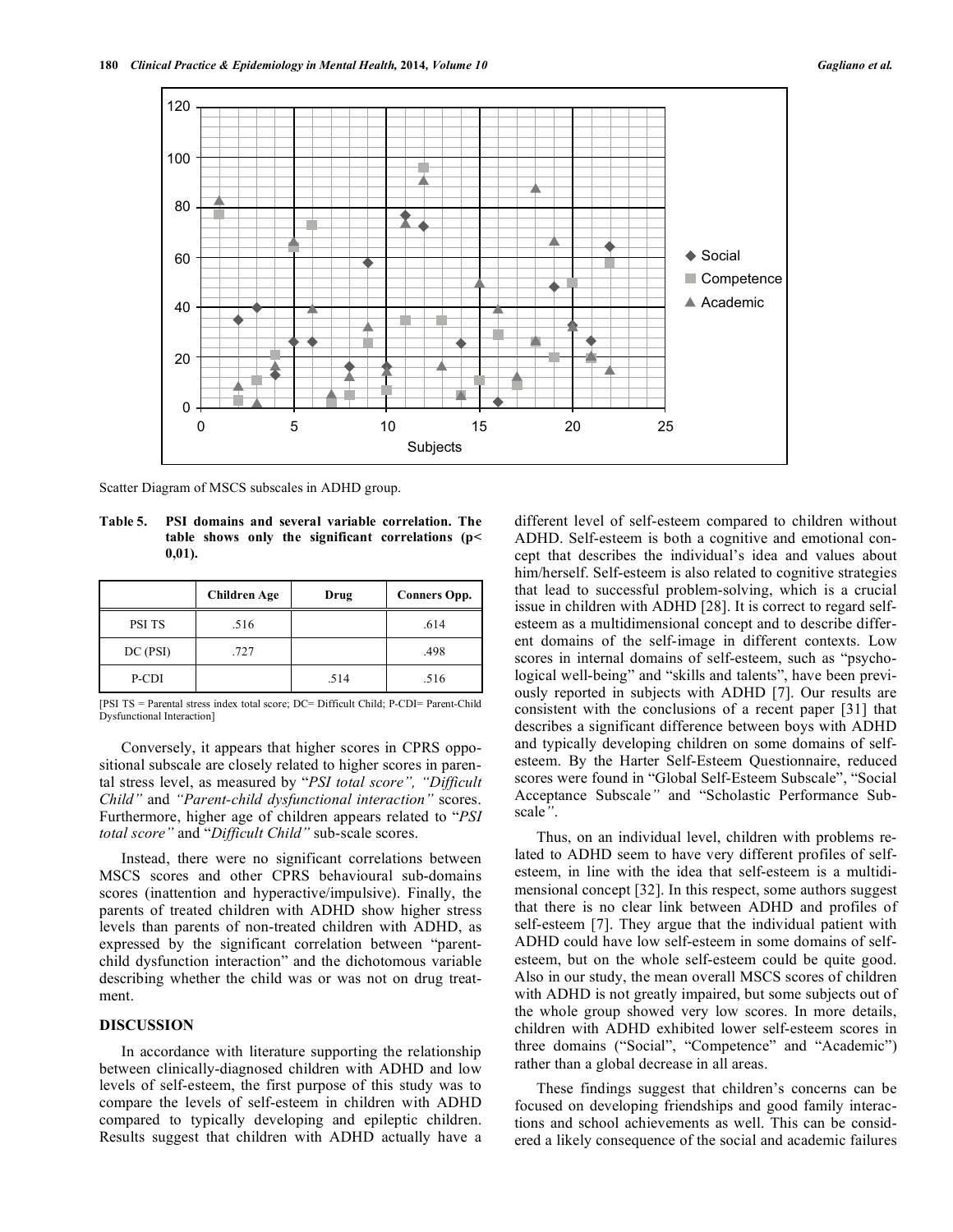that children with ADHD commonly have. It is usual for children with ADHD to be criticized and reproached due to their maladaptive behaviours. This condition can lead to develop the idea that nobody appreciates and regards them. Given that children with ADHD lack expertise in most domains, their overly positive self-views of competence promote learning or persistence on difficult tasks that might otherwise prove too discouraging [33].

The only domain in which children with ADHD exhibited a higher self-esteem level than the other two groups was the physical subscale that describes the children's perception of their body and their ability in physical activities. This is a somewhat expected finding since children with ADHD can show good self-confidence in their physical ability due to their high levels of energy and strength. The relatively good self-esteem in physical competence in children with ADHD is in some way consistent with the "*positive illusory bias*", that is to say that the children have a tendency to overestimate their abilities [12]. In this model it has been argued that the self-enhancement could be a way of neglecting the individual's lack of skills that he/she does not want others to know about [34]. Actually it seems likely that children with ADHD have a really strong perception of their physical power due to their dynamic behavioural pattern and to their get-up-and-go when dealing with peers or older persons.

By examining the mean MSCS score differences between children with ADHD and similar-aged epileptic children, we were able to compare the self-esteem pattern in both social and behavioural domains. As previous studies have reported [19], our results confirm that children with epilepsy do not have a significantly lower self-esteem than the control group even though they have a relatively compromised well-being and comprehensive care needs which go beyond the attempt of controlling seizures. Epilepsy can significantly affect quality of life [21, 35] not only because of its chronicity, the necessity for medication, and their side effects [36], but also due to the prejudices and social conventions that still surround the condition [37].

It is noteworthy that our children with ADHD seem less capable than children with epilepsy to protect themselves from the emotional negative impact of their symptoms on the self-esteem level. Conversely, children with epilepsy showed an even better self-esteem than the typically developing controls in subscale "family " of MSCS. We can assume that the parents of children with epilepsy are more prone to develop reciprocity in the parent-child relationship than the parents of children with ADHD. In fact, they have no reason to feel frustrated and angry because of their "sick" children. Instead, the functional and behavioural problems encountered by children with ADHD can be very disruptive for their families and often lead to conflictive parent–child relationships which can in turn impact children's self-esteem. In fact, when a child displays hyperactivity, inattention, and/or oppositional behaviour, even parents with a high level of care, may respond with dissatisfaction, anger and intolerance. This can lead to a high degree of frustration in children. It is therefore not surprising that the presence of ADHD in children is associated with reduced parenting self-efficacy, lower parental satisfaction and increased levels of parental stress, as indicated by several studies [24, 25]. These suggestions, taken as a whole, propose a possible protective effect on self-esteem

as a result of a positive, caring and not frustrated parentchild relationship.

Our study also confirms the relationship between high levels of parental stress and ADHD [38] but does not sustain the relationship between parental stress and child selfesteem. The lack of significant correlations between MSCS and PSI scores suggests that children's self-esteem is not directly influenced by parental stress. This counterintuitive finding could be explained considering that the children's self-esteem level is mostly based on social and academic reinforcements, not only on the well-being of family environment. We could argue that the parental stress have a more modest impact on children's self-idea than the social stigma and the scholastic failure. Given that children build their self-esteem during childhood, and especially during preadolescent and adolescent stage, it is arguable that the behavioral problems could lead to poor peer relations, aggression, and learning problems which are in turn associated with academic failure and a low self-esteem. Previous reports underline how this vicious circle can even have effects on increasing of developing psychiatric disorders, such as depression [39].

Nevertheless, it seems particularly important to understand which variables are more closely related to parental stress. Interestingly in our study, parents of children with ADHD showed higher scores in PSI than parents of children with epilepsy. As correlation analysis reveals, the parental stress levels are mainly associated with oppositional symptoms rather than to inattentive and hyperactive/impulsive behaviours. Children with oppositional defiant disorder (ODD) have frequent run-ins with authority figures and oppositional behaviours, far more often than other children their age. When associated with ODD, ADHD may predispose affected children to the subsequent development of conduct disorders (CDs), delinquent behaviour, and substance misuse [5, 40, 41]. Moreover, children with ODD experience disturbances in peer and family relationships, as well as poor academic achievement [42, 43]. According to other reports, the role of ODD symptoms must be considered of greatest interest is the comorbidity with depression [44] and self-concept weakening [45].

Another interesting figure is that parents stress level increases with the children's age. This finding can be explained considering that adolescents with ADHD usually experience an increasing gap between their functional level and social and academic requirements. The difficulty to cope with this increased demand could consecutively increase parental discomfort and worsen the family relationships.

Finally, an unexpected result showed a higher parental stress level associated with drug treatment. We argue that most parents in Italy still have concerns regarding the safety of medication for treating ADHD and, more in general, a current adverse view of stimulants. Therefore, Italian parents experience stress due to the choice of medication option, even when the treatment shows efficacy in improving symptoms. This evidence is in contrast with a previous North American study [46] that revealed no differences among children on medication and children without medication on measures of family distress (eg, parenting stress, depressive symptoms among parents, marital adjustment).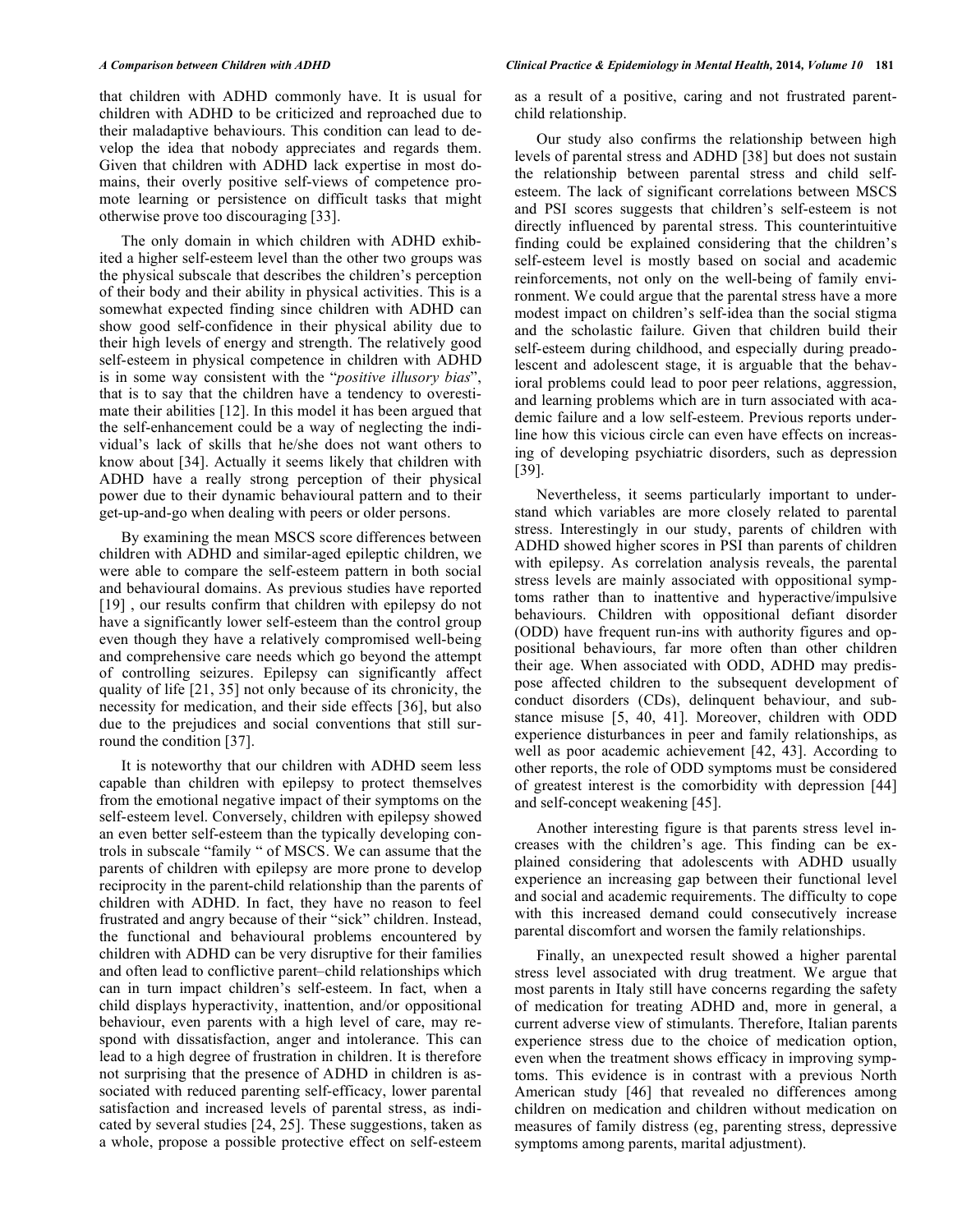#### **CONCLUSION**

Children with ADHD may be relatively more impaired in self-esteem than other children affected with severe chronic diseases. They can have low self-esteem in some domains of self-esteem, even when the whole self-esteem is not impaired. Thus, the evaluation of self-esteem level in children and adolescents with ADHD can be helpful in guiding psycho-educational interventions that should be individualized and based on a "person-oriented approach" [7]. Timely and targeted treatment for ADHD is associated with improvement of self-esteem and consequently better outcomes [47].

 At the same time, it is important to develop intervention programs designed to help parents in the identification and management of their own parenting stress. This seems mostly related to ODD symptoms that cause disturbances in peer and family relationships.

These findings emphasize the psychological aspects of ADHD condition, both in children and in parents and strongly suggest an additional focus on self-esteem problems and on parental stress in the context of a multimodal treatments for children with ADHD.

# **LIMITATIONS AND IMPLICATIONS FOR RE-SEARCH**

The current study is limited by cross-sectional data and by a rather restricted sample. Moreover, our findings in a health care-based sample could describe the characteristics of a more severe form of ADHD with a strong prevalence of combined subtype and of male patients. This is most likely due to the reliance on parents for diagnosis, as teachers identify more problem behaviours in boys, which may contribute to higher numbers of boys treated in clinical settings [48]. Furthermore this paper includes a clinically referred males sample because they are more numerous due to their greater likelihood of disruptive behaviours. Thus, we decided to include only male subjects because females had more internalizing problems, depression, and anxiety as well as diminished self-efficacy and coping, and had less aggression and externalizing behaviors than males [49]. There are few studies addressing the issue of sex differences in self-esteem in children with ADHD. Gershon's (2002) [50] meta-analytic review of gender differences in ADHD revealed females to be rated significantly less impaired than males on hyperactivity, inattention, and impulsivity. This meta analysis found that females with ADHD manifested fewer externalizing problems, and were found to have more internalizing problems. Thus, the relationships among gender, behavior problems, and self-esteem are not well understood and require further research.

# **CONFLICT OF INTEREST**

The authors confirm that this article content has no conflict of interest.

#### **ACKNOWLEDGEMENTS**

Declared none.

# **REFERENCES**

- [1] Hoza B. Peer functioning in children with ADHD. J Pediatr Psychol 2007; 32(6): 655-63.
- [2] Shaw-Zirt B, Popali-Lehane L, Chaplin W, Bergman A. Adjustment, social skills, and self-esteem in college students with symptoms of ADHD. J Atten Disord 2005; 8(3): 109-20.
- [3] Galera C, Melchior M, Chastang JF, Bouvard MP, Fombonne E. Childhood and adolescent hyperactivity-inattention symptoms and academic achievement 8 years later: the GAZEL Youth study. Psychol Med 2009; 39(11): 1895-906.
- [4] Barkley RA, Fischer M, Smallish L, Fletcher K. Young adult follow-up of hyperactive children: antisocial activities and drug use. J Child Psychol Psychiatry 2004; 45(2): 195-211.
- [5] Barkley RA, Fischer M, Smallish L, Fletcher K. Young adult outcome of hyperactive children: adaptive functioning in major life activities. J Am Acad Child Adolesc Psychiatry 2006; 45(2): 192- 202.
- [6] Biederman J, Monuteaux MC, Mick E, *et al.* Young adult outcome of attention deficit hyperactivity disorder: a controlled 10-year follow-up study. Psychol Med 2006; 36(2): 167-79.
- [7] Edbom T, Granlund M, Lichtenstein P, Larsson J-O. ADHD Symptoms Related to Profiles of Self-Esteem in a LOngitudinal Study of Twins, A person-oriented approach. J Child Adolesc Psychiatr Nurs 2008: 228-37.
- [8] Pisecco S, Wristers K, Swank P, Silva PA, Baker DB. The effect of academic self-concept on ADHD and antisocial behaviors in early. J Learn Disabil 2001; 34(5): 450-61.
- [9] Mazzone L, Postorino V, Reale L, *et al.* Self-esteem evaluation in children and adolescents suffering from ADHD. Clin Pract Epidemiol Ment Health 2013; 9: 96-102.
- [10] Treuting JJ, Hinshaw SP. Depression and self-esteem in boys with attention-deficit/hyperactivity disorder. J Abnorm Child Psychol 2001; 29(1): 23-39.
- [11] Hoza B, Pelham WE, Jr., Dobbs J, Owens JS, Pillow DR. Do boys with attention-deficit/hyperactivity disorder have positive illusory. J Abnorm Psychol 2002;111(2): 268-78.
- [12] Hoza B, Vaughn A, Waschbusch DA, Murray-Close D, McCabe G. Can children with ADHD be motivated to reduce bias in selfreports of competence? J Consult Clin Psychol 2012; 80(2): 245- 54.
- [13] Hoza B, Murray-Close D, Arnold LE, Hinshaw SP, Hechtman L, Group MC. Time-dependent changes in positively biased selfperceptions of children with attention-deficit/hyperactivity disorder: a developmental psychopathology perspective. Dev Psychopathol 2010; 22(2): 375-90.
- [14] Owens JS, Goldfine ME, Evangelista NM, Hoza B, Kaiser NM. A critical review of self-perceptions and the positive illusory bias in children with ADHD. Clin Child Fam Psychol Rev 2007; 10(4): 335-51.
- [15] Wolraich ML, Wibbelsman CJ, Brown TE, *et al.* Attentiondeficit/hyperactivity disorder among adolescents: a review of the diagnosis, treatment, and clinical implications. Pediatrics 2005;115(6): 1734-46.
- [16] Houck G, Kendall J, Miller A, Morrell P, Wiebe G. Self-concept in children and adolescents with attention deficit hyperactivity. J Pediatr Nurs 2011; 26(3): 239-47.
- [17] Krueger M, Kendall J. Descriptions of Self: An Exploraty Study of Adolescents with ADHD. JCAI 2001.
- [18] Edbom T, Lichtenstein P, Granlund M, Larsson JO. Long-term relationships between symptoms of Attention Deficit Hyperactivity. Acta Paediatr 2006; 95(6): 650-7.
- [19] Siqueira NF, Guerreiro MM, de Souza EA. Self-esteem, social support perception and seizure controllability perception in. Arq Neuropsiquiatr 2011; 69(5): 770-4.
- [20] Ferro MA, Ferro AL, Boyle MH. A systematic review of selfconcept in adolescents with epilepsy. J Pediatr Psychol 2012; 37(9): 945-58.
- [21] Jonsson P, Jonsson B, Eeg-Olofsson O. Psychological and social outcome of epilepsy in well-functioning children and adolescents. A 10-year follow-up study. Eur J Paediatr Neurol 2014; 18(3): 381- 90.
- [22] Grue L, Heiberg A. Do disabled adolescents view themsleves differently from other young people? Scand J Disabil Res 2000; 39- 57.